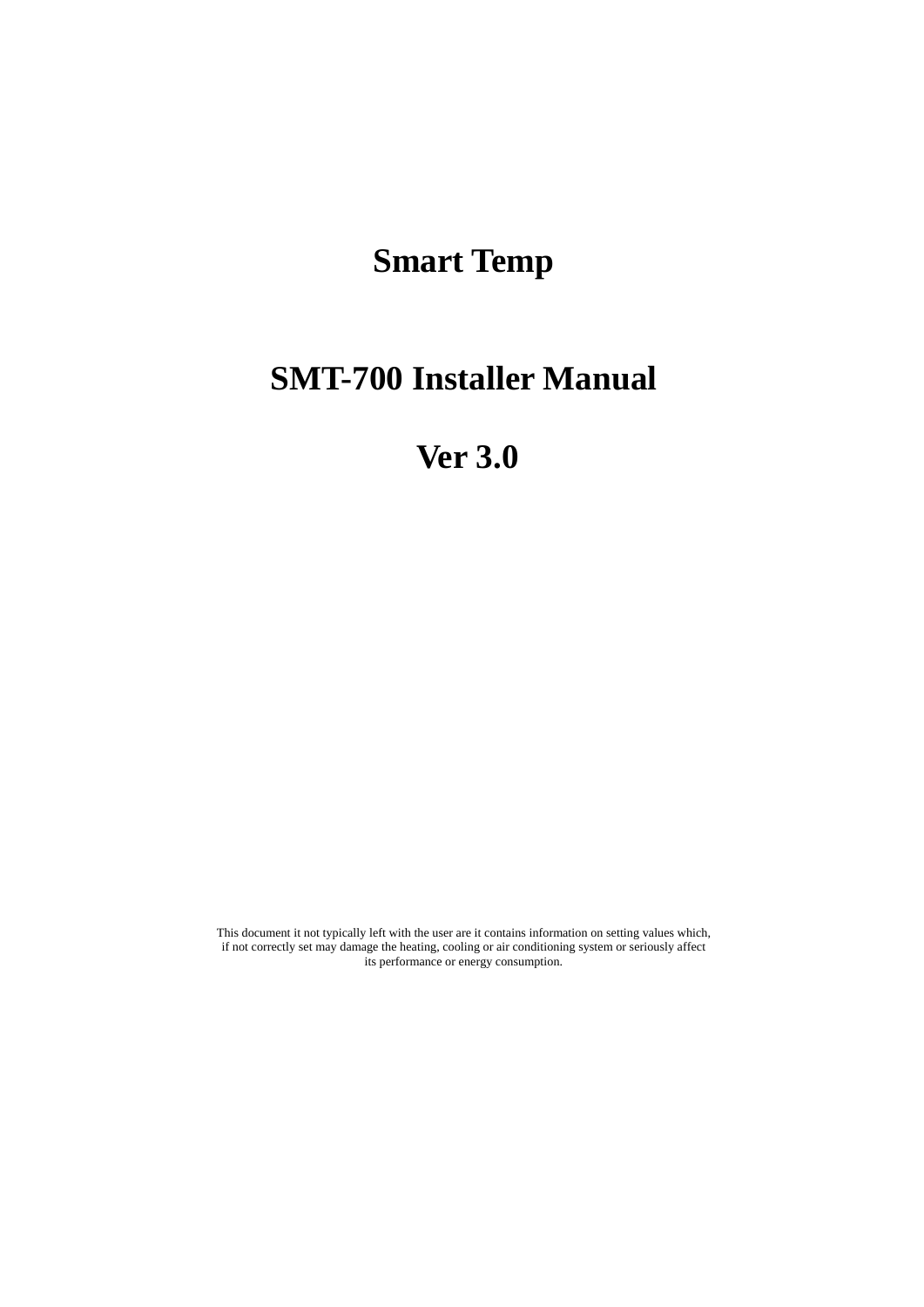Great effort has been taken to making the SMT-700 thermostat system intuitive, reliable and easy to install. Using a common sense approach to the installation will ensure the product is installed easily and to the customer's satisfaction. Please read and understand this instruction manual so that installation, testing and commissioning process is undertaken in an efficient and effective manner. This manual is to be used in conjunction with the user manual.

# **Installation**

As with any air conditioning project undertaken, careful installation is the key to a successful outcome. Time taken during this installation process will be rewarded by a happy customer and fewer call-backs.

The steps required to install the SMT-700 thermostat are

- 1. Read and understand this manual.
- 2. Install the SMT-700 hardware.
- 3. Set the DIP switches on the main PCB to match the need of the project / user.
- 4. Wire the wall controller and optional remote temperature sensor(s) to the main PCB.
- 5. Wire the zone / outside air dampers to the main PCB.
- 6. Power up the air conditioning system.
- 7. Set the installer software options (if required).
- 8. Program and set up the wall thermostat. (The User Manual will assist with this).
- 9. Test the heating, cooling and other functions Commissioning.

For convenience the layout of this manual is in the same order as the steps listed above

### **Setting the hardware switches**

The first 5 switches are used to control the heating & cooling and air conditioning system. The following three are not essential for correct equipment operation and relate to user functions.

(The drawing on page 3 shows the location of the Function Selection DIP switches on the main PCB.)

|                                | <b>SW1- Fan Speed Select</b><br>Switch On = 3 speed Fan Relay G1 = Low, G2 = Med, G3 = High<br>Switch Off = Single Speed Fan. Relay G1 only (Relays G2 & G3 are not used)                                                                                                                                                                |
|--------------------------------|------------------------------------------------------------------------------------------------------------------------------------------------------------------------------------------------------------------------------------------------------------------------------------------------------------------------------------------|
|                                | SW2- SMT-700 Equipment Control Method.<br>Switch $On = Heat$ Pump (Compressors with reversing valve)<br>Switch Off = Heat with add on Cool (Y used exclusively for cooling $&$ W used exclusively for heating)                                                                                                                           |
|                                | <b>SW3- Equipment Stages</b><br>Switch $On = Multistage equipment control$<br>Switch Off = Single Stage equipment control ( $Y2 \& W2$ outputs disabled)                                                                                                                                                                                 |
| A/C Equipment Control Settings | <b>SW4- Various</b><br>If $SW 2=ON$ - Heat Pump Mode<br>Switch On = Reversing Valve energises in HEAT mode $(B)$<br>Switch Off = Reversing Valve energises in COOL mode $(O)$<br>If SW 2= OFF - Heat Cool Mode<br>Switch On = Fan in Heat called by thermostat $(HE)$<br>Switch Off = Fan in Heat <b>NOT</b> called by thermostat $(HG)$ |
|                                | <b>SW5 Compressor Anti Cycle Delay Timer</b><br>Switch On = $4$ Min Delay on break timer (anti-cycle).<br>Switch $Off = Time$ Delay Off                                                                                                                                                                                                  |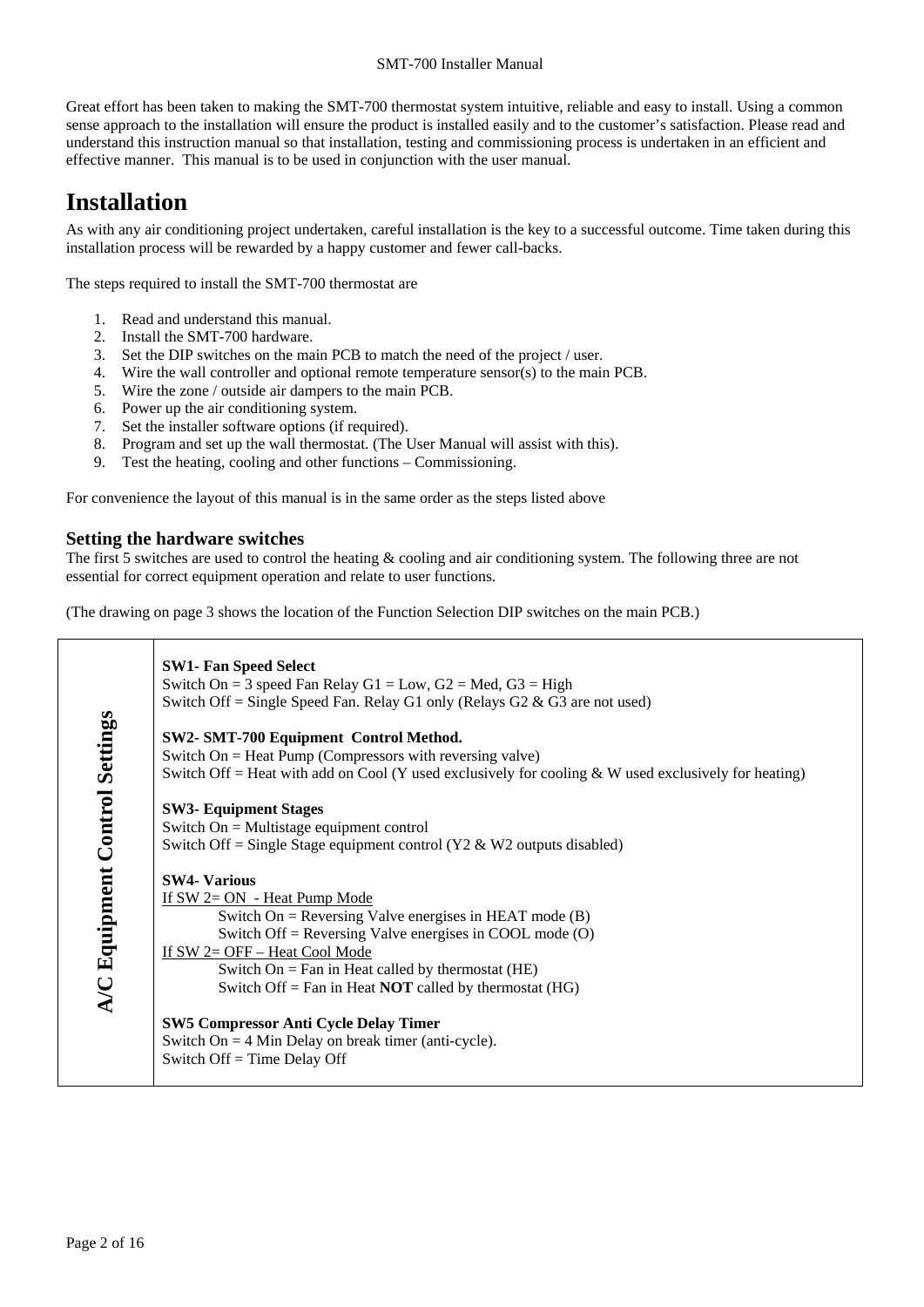| Options           | <b>SW6 Thermostat Type</b><br>Switch On = Programmable Thermostat mode (See User Manual - Programmable Mode) |
|-------------------|--------------------------------------------------------------------------------------------------------------|
|                   | Switch Off = Manual Thermostat Mode (See User Manual - Manual Mode)                                          |
|                   | <b>SW7 - Climate Zoning Mode</b> (See User Manual - Zoning)                                                  |
|                   | Switch $On = Zoning$ enabled                                                                                 |
| Comfort / Control | Switch Off $=$ Zoning disabled                                                                               |
|                   | <b>SW8 – Daily Events</b>                                                                                    |
|                   | If Switch $6 = ON$ (Programmable thermostat mode)                                                            |
|                   | Switch 8 On = Residential Programming. 4 events per day (Wake / Leave / Return / Sleep)                      |
|                   | Switch $8 \text{ Off} = \text{Commercial Programming}$ . 2 events per day (Start / Stop)                     |
|                   | If Switch $6 =$ OFF (Manual thermostat mode)                                                                 |
|                   | Switch $8 \text{ On} = 2$ Individual set point groups (Day & Night Manual Mode)                              |
| User              | Switch $8 \text{ Off} = 1$ event Manual Mode                                                                 |

# **Wiring**

### **Wiring Overview**

An overall view of the SMT-700 input and output wiring has been provided below. More detailed wiring examples have been provided on the following page.

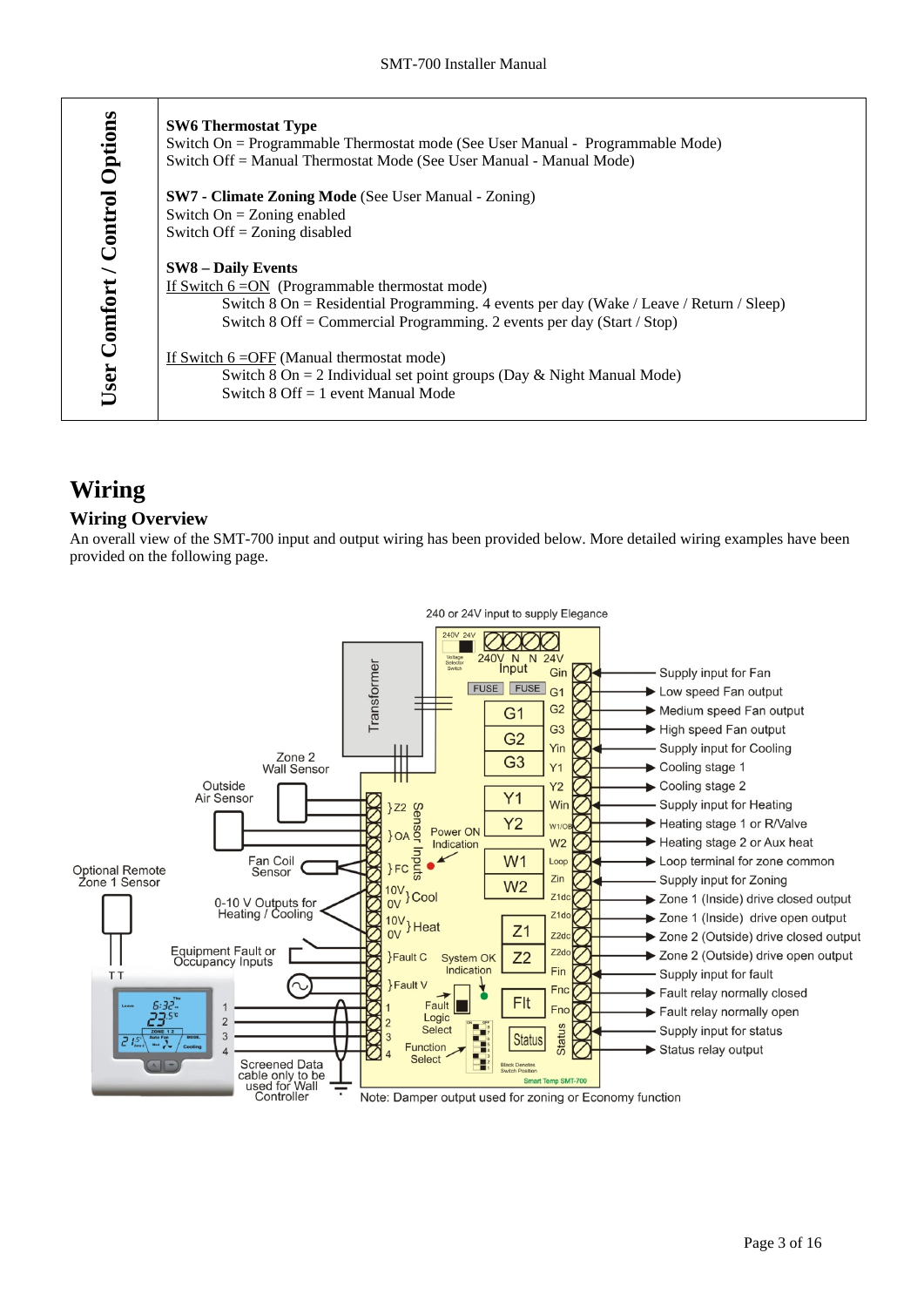1 stage gas / oil heating & with add on cooling systems. 1 fan speed



If three fan speeds are required and supported by the heating and or cooling system, turn sw1 on (fan speed select) and connect equipments medium and high fan speeds to G2 & G3 terminals on the SMT -700 main PCB respectively.

For 2 heat or cool, turn Sw 3 on (Stage number select) and use Y2 & W2 for second stage cooling and heating.

### 1 stage gas / oil heating & with separate cooling systems. 1 fan speed



If three fan speeds are required and supported by the heating and or cooling system, turn sw1 on (fan speed select) and connect equipments medium and high fan speeds to G2 & G3 terminals on the SMT -700 main PCB respectively.

For 2 heat or cool, turn Sw 3 on (Stage number select) and use Y2 & W2 for second stage cooling and heating.

2 stage gas / oil heating & with add on cooling systems. 1 fan speed

1 stage heat pump with Aux Heat 1 fan speed

G1 Gin

R



Yin G<sub>3</sub> G<sub>2</sub>

**Aux** 

 $\star$  $\star$ 

O/B Y G

**Heat Pump** 

 $Y1$ 

#### Recommended Switch Setting 1 Fan Speed<br>2 AC Type<br>3 # Stages OFF 1 Fan Speed<br>OFF Heat Cool Mode OFF Hata<br>OFF Gas / Oil Heating<br>Check Equipment Needs<br>As per customer requirements R-Valve / Fan R-Valve / Fan<br>Comp Delay<br>Mode As per customer requirements<br>As per customer requirements

OFF 1 Fan Speed<br>
ON Heat Pump Mode<br>
OFF 1 Stage

OFF 1 Stage<br>On= Heat (B) Off= Cool(O)<br>Check Equipment Needs As per customer requirements As per customer requirements<br>As per customer requirements

Recommended Switch Setting

1 Fan Speed<br>2 AC Type<br>3 # Stages

AC Type<br># Stages<br>R-Valve / Fan<br>Comp Delay<br>Mode

If three fan speeds are required and supported by the heating and or cooling system, turn sw1 on (fan speed select) and connect equipments medium and high fan speeds to G2 & G3 terminals on the SMT -700 main PCB respectively.

If 2 stage cooling is required, connect the second cooling stage to Y2

### If three fan speeds are required and supported by the A/C system, turn sw1 on (fan speed select) and connect equipments medium and high fan speeds to G2 & G3 terminals on the SMT -700 main PCB respectively.

For 2 Stage Heat pump operation, turn Sw 3 on (Stage number select) and use Y2 for second stage compressor.





If three fan speeds are required and supported by the heating and or cooling system, turn sw1 on (fan speed select) and connect equipments medium and high fan speeds to G2 & G3 terminals on the SMT-700 main PCB respectively.

W2 W1/0B Win

 $Y<sub>2</sub>$ 

 $\star$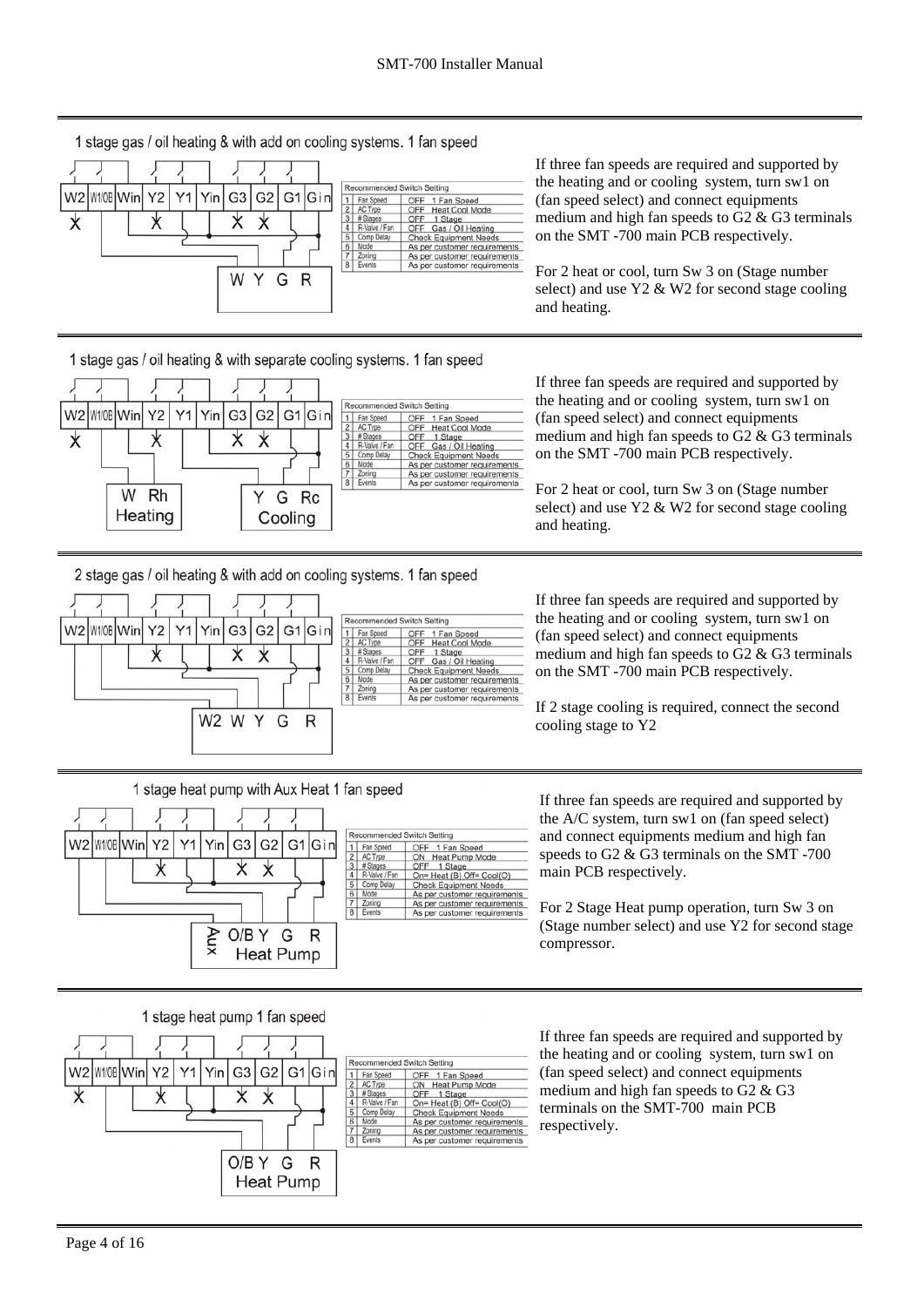### **Wiring 0-10V outputs**



The SMT-700 has a separate floating 0-10 volt output for both heating and cooling that operate in parallel with the relay heating and cooling outputs. Whenever the SMT-700 makes a heating or cooling call, the corresponding 0-10V output is also on.

This permits you to mix and match your control logic to suit the application, such as a modulated chilled water valve for cooling and On/Off electric heating elements for heating.

The advanced installer option on page 9 details how you are able to "span" the range of the 0-10 output of the SMT-700 to suit your particular needs.

### **Wall Controller**

### **Mounting the wall controller**

The SMT-700 can only be as accurate as the temperature sensor fitted to the wall controller, or its optional remote temperature sensor(s) permit. It is therefore essential that the wall controller be installed in a location that is typical of the ambient room temperature. Do not install the wall controller in a draft, near a floor, behind doors or on a non-insulated external wall. Also avoid placing the wall controller in areas where the air movement is limited, affected by direct sunlight or other areas not "typical" of the temperature of the room.

Further, when mounting the SMT-700 be aware that drafts may travel down the inside of cavity walls, (especially if mounted on external walls) and enter the back of the wall controller or sensor enclosure through the cable entry holes in the wall. It is important to fully seal these holes to prevent any drafts affecting the internally mounted temperature sensor. It is recommended to mount the SMT-700 or remote sensors between 1.5 & 1.7 metres from the floor where possible.



Move the control wires through the large opening in the thermostat base plate then place the thermostat base on the wall and using appropriate screws, firmly attach the thermostat base to the wall. Seal any holes where cables enter the back of the thermostat.

The SMT-700 wall controller must be wired to the main PCB fitted in the air conditioner using 4 core screened cable **ONLY**. Smart Temp cable P/N GA-MC74S100 is available in 100m rolls and is recommended for this wiring. The screen on the cable must be grounded at one end only to eliminate spurious noise corrupting the data stream.

| Wall controller wiring schedule |                        |  |  |  |  |  |  |  |  |
|---------------------------------|------------------------|--|--|--|--|--|--|--|--|
| Wall Controller                 | Main PCB               |  |  |  |  |  |  |  |  |
| <b>Terminal Number</b>          | <b>Terminal Number</b> |  |  |  |  |  |  |  |  |
|                                 |                        |  |  |  |  |  |  |  |  |
|                                 |                        |  |  |  |  |  |  |  |  |
|                                 |                        |  |  |  |  |  |  |  |  |
|                                 |                        |  |  |  |  |  |  |  |  |

Maximum cable run is realistically limited to a cable loop resistance of 20 ohms. Using Smart Temp P/N GA-MC74S100 cable this is aproximately150 meters. Absolute maximum cable run under ideal conditions is 1,000 meters.

One the wiring is complete in the wall controller back plate; the wall controller can be assembled. Ensure the fold down button cover is attached to the front of the SMT-700 (so you have the two remaining pieces attached together, the plastic lid and the wall controller containing the LCD and electronics). Align the

top the thermostat (with the lid attached) so that the mounting lugs on the top of the thermostat mate with the holes in the top of the base plate. Swing the lower section of the wall controller onto the base that is mounted to the wall until it clips securely closed.

> *Take careful note that the internally mounted room sensor will not jam between the two case halves when snapping the case together - this may damage the temperature sensor.*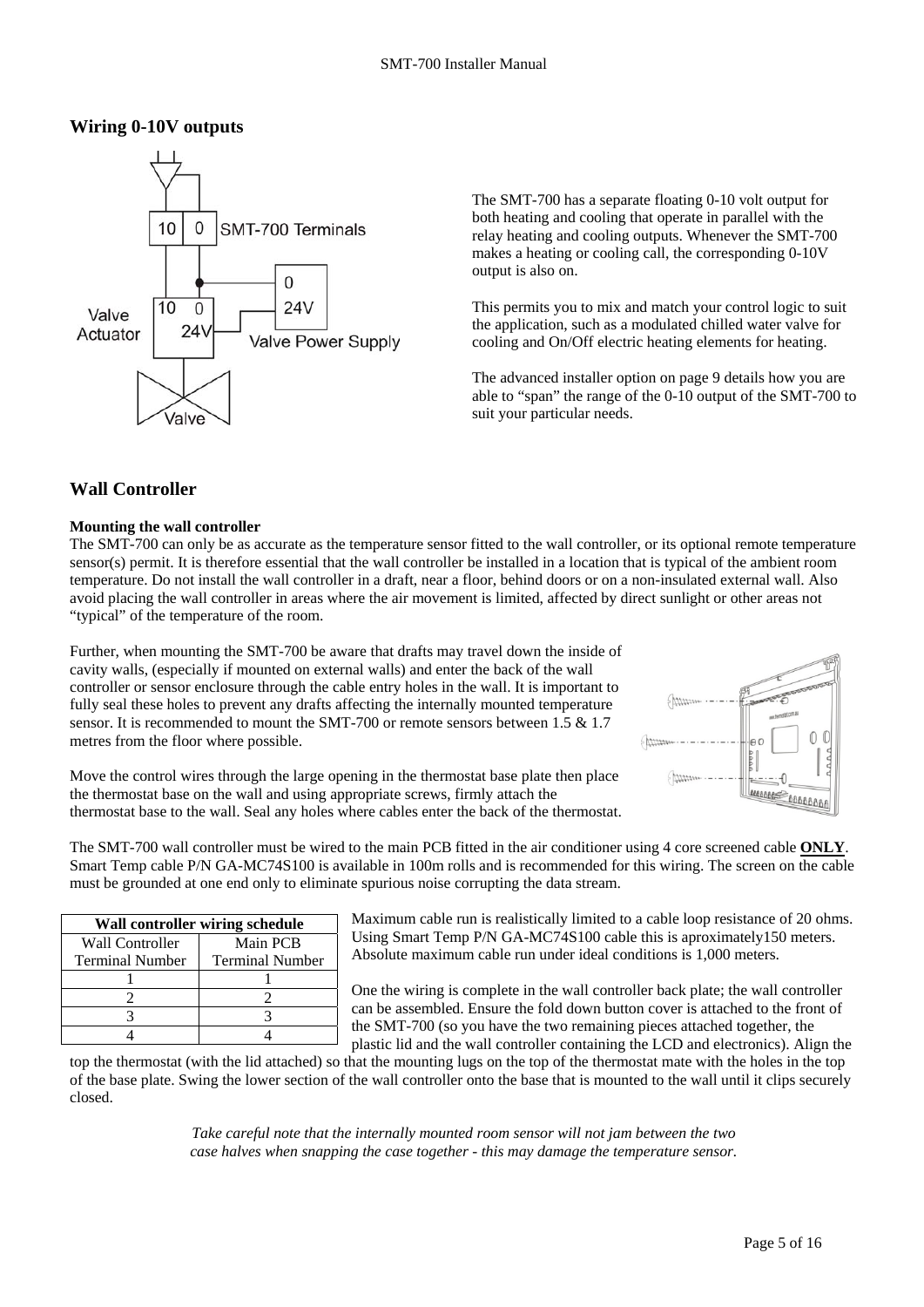### **Backup battery.**

A backup battery is provided inside the wall controller. This batteries ONLY function is to keep the clock running during power outage. The battery life is typically 5-10 years in normal service. Replacement batteries can be obtained from your authorised Smart Temp service centre or other reputable battery supplier. Part Number CR-1220.

### **Using a remote temperature sensor**

If using a remote temperature sensor rather than the fitted wall controller temperature sensor attach the cables to this sensor and to the terminals marked "TT" in the wall controller base plate. The SMT-700 will auto detect this sensor and disable the on board temperature sensor. Common figure "8" cable is suitable for this provided the sensor runs are not extraordinarily long ( $>$  30m) or unavoidably run past high voltage cable or electrically noisy environments.

As the wall controller "Auto detects this remote sensor and uses it when available, placing an On/Off switch in line with the remote sensor permits it to be turned On or Off from a remote location. For example, the SMT-700 wall controller may be mounted in an office reception with a remote temperature sensor mounted in a board room. Switching the temperature sensing locations between the board room and reception can then be achieved with an inline switch.

Multiple remote sensors can be used where the temperature averaging of a larger area is required.

More examples of sensors configurations are given on page 13

## **Zoning**

*Note: - Zone control function cannot be used when the Outside air function is used.* 

### **Dip switch #7 MUST be ON for zone control to operate.**

The SMT-700 is capable of actively controlling two separate temperature controlled zones. The optional Zone 2 temperature sensor is required if the second zone is to be temperature controlled. The optional zone 2 sensor is Smart Temp P/N H-RS-01. The zone two temperature sensor is a two wire sensor and is fitted to the Z2 terminals on the main PCB. If this sensor is fitted correctly and the zoning function has been turned on (SW7=On) the zone two temperature will be displayed on the LCD.

The LCD will show which zone is active and the zone 2 temperature if the optional zone 2 sensor has been fitted.

To change the active zone tap the On/Off button to cycle through Zone 1 only, Zone 2 only then both Zones. You are not able to close both zones simultaneously.

Status LED's are provided on the main PCB to show which zones are open.

The zone damper relay contact rating is 5A @ 240VAC maximum. You are permitted to wire multiple zone dampers in parallel if required provided the contact rating is not exceeded. Note. Some brands of zone dampers cannot be wired in parallel due to "damper feedback". Damper feedback will cause the dampers to continually move open and closed regardless of the SMT-700 relay status. Check with your damper provider to ensure suitability for parallel connection before using this type of damper.

The SMT-700 active zoning function will open and close zone dampers and turn heating and cooling on or off as required to ensure that all zone that are on, are kept at their desired temperature. The SMT-700 does NOT simply average zone temperatures resulting in area's that are too hot or cool.

As a consequence of this advanced zone management method there may seem to be unusual delays before heating or cooling starts. The SMT-700 has time delays in place that provide adequate time for zone dampers to move to their correct position prior to starting the heating or cooling. When commissioning the zoning system patience may be required as some delays are up to 4 minutes in length to give zone dampers time to move and fun run on delays time to expire.





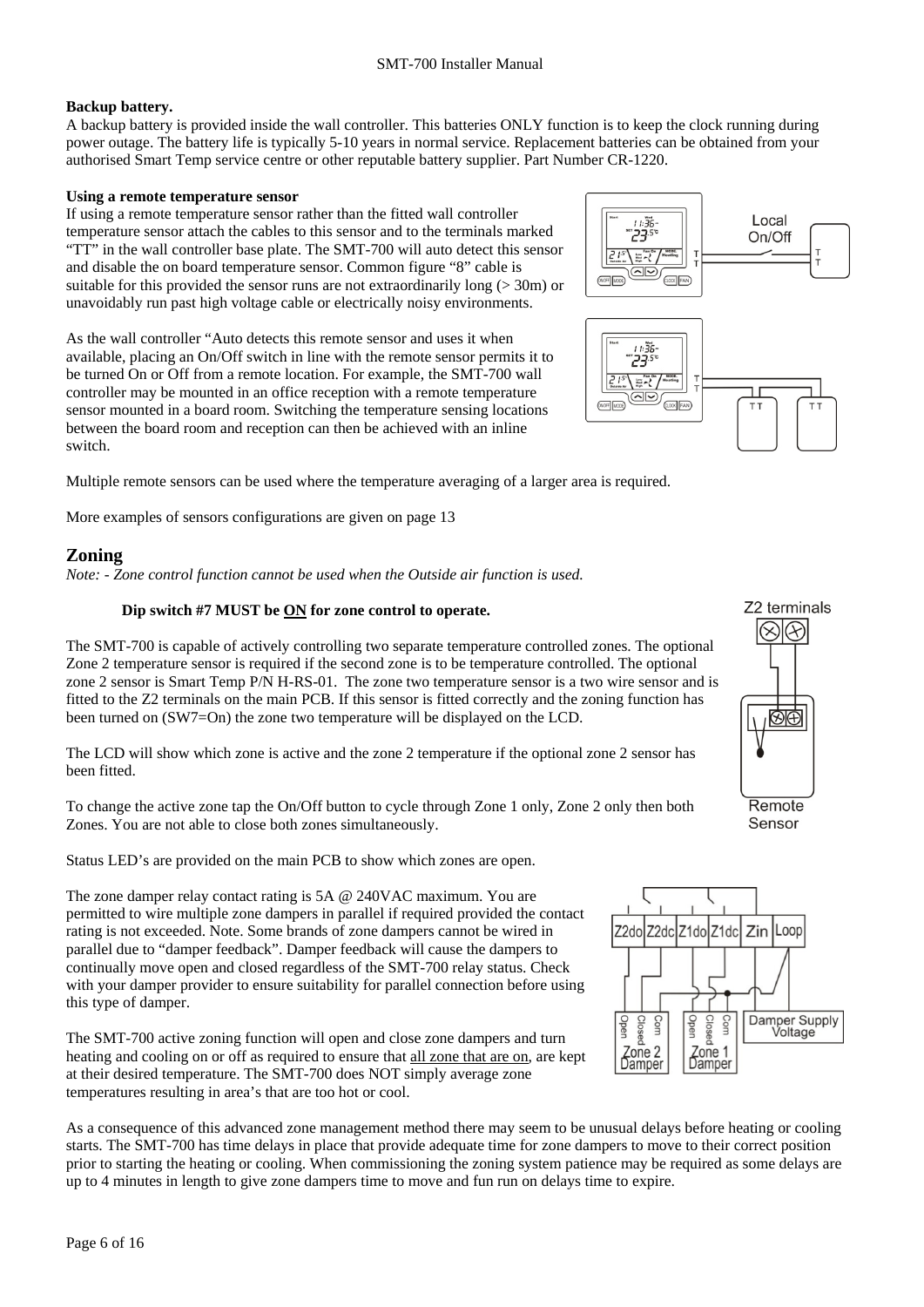### **Outside Air Economy**

*Note:- Outside air function cannot be used when the zone control function is used.* 

### **Dip switch #7 MUST be OFF for the Economy function to operate.**

The SMT-700 has an integrated outside air economy function that when used, will take advantage of cooler outside air to cool the building. The optional outside air temperature sensor will be required. P/N H-RS-01

The Zone 1 & Zone 2 dampers are used to control the outside air economy dampers.

To activate the outside air economy function

- 1. Turn Dip switch #7 to OFF (Zoning disabled)
- 2. Fit the required outside air temperature senor to the "OA" terminals on the main PCB.
- 3. Enter the Installer menu and set the OA function to on. See the installer menu on page 7 for more information on setting this function. *(Note: You will not be able to complete step 3 if steps 1 & 2 are not yet complete).*



zdolZ2dclZ1dolZ1dc

Zin lLoor

If economy mode is used, the following 4 states of cooling can exist.

### Cooling NOT required Inside Damper is Open. Outside Damper is Closed. Compressors Off. Fan as set by user. (On or Off). Normal Cooling - Outside air is less than 2 deg C cooler than the inside air temperature. Inside Damper is Open. Outside Damper is Closed. Compressors run. Fan running. "Cooling" is shown in the LCD. Stage 1 Economy - Outside air is least 2deg c cooler than the inside air temperature. Inside damper closed. Outside damper open. Compressors run. Fan running. "Cooling" & "Economy" is shown in the LCD Stage 2 Economy - Outside air is least 6 deg c cooler than the inside air temperature. Inside damper closed.

Outside damper open. Compressors OFF. Fan running. "Cooling" & "Economy" is shown in the LCD

The zone damper relay contact rating is 5A @ 240VAC maximum. You are permitted to wire multiple zone dampers in parallel if required, such as a indoor relief damper provided this contact rating is not exceeded. Note. Some brands of zone dampers cannot be wired in parallel due to "damper feedback". Damper feedback will cause the dampers to continually move open and closed regardless of the SMT-700 relay status. Check with your damper provider to ensure suitability for parallel connection before using this type of damper.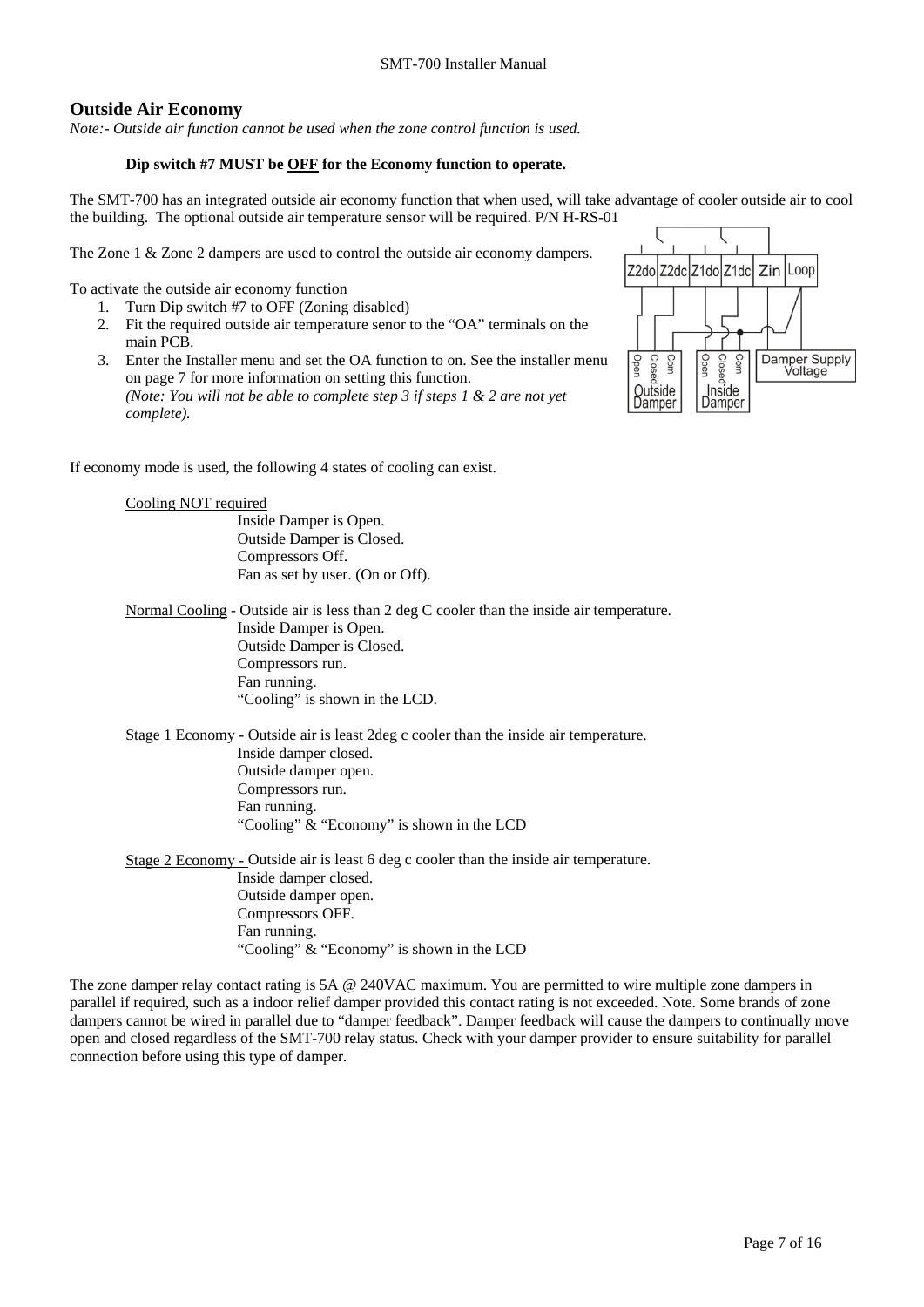# **Advanced Installer Software Functions.**

### **Note:- in almost all but a few cases will the functions in this menu need to be altered from their default state.**

The SMT-700 has a PIN protected menu that permits the installer to "fine tune" the SMT-700 for the specific requirements of the installation or to enable / disable various functions as specifically required for the project.

## **Entering Installer Mode**

If not already, turn the SMT-700 on with the On/Off Button.

Next, press and hold the Mode button for 30 seconds. After 30 seconds the SMT-700 LCD will show "88:15". Using the  $(\triangle)$ or down  $(\blacktriangledown)$  buttons adjust this number to show " $B.27$ " (factory default) or to the PIN value that you have previously set.

Tap the Mode button. If the 2 digit PIN has been entered correctly the LCD will show the first menu item in the installer menu. If the PIN is incorrect you will be exited from this menu.

When in the advanced installer menu you will be automatically exited if no buttons are pressed for 60 seconds.

The menu items are shown in their order of appearance below. Tapping the mode button will advance you through the menu options. Tapping or holding the up ( $\blacktriangle$ ) or down ( $\nabla$ ) buttons permit the values to be adjusted. The default values for this menu are shown in the examples below.

# PN= 21 **Set Pin**

This is the PIN to enter installer mode in future attempts. This menu item permits the user to set their own PIN if they do not wish to use the factory default PIN of 21.

**Caution - If this PIN value is changed and forgotten you will not be able to re-enter the Installer menu and the wall controller must be returned to Smart Temp or approved service centre to be unlocked. There may be a fee for this service.** 

# LC= 00 **Keyboard Lock**

The SMT-700 is fitted with a keyboard lock to prevent unauthorised tampering. When the keyboard lock is active the padlock symbol will be displayed on the LCD. When a locked button has been pressed the padlock will flash to inform the user the desired function has been locked.

LC= 00 Key board Lock OFF

LC= 01 Key board Lock ON Level 1 LC= 02 Key board Lock ON Level 2

Level 1 Lock

In Programmable mode - All SMT-700 buttons are locked.

In Manual mode - all SMT-700 buttons EXCEPT the on / off button are locked.

Level 2 Lock

In Programmable mode - All SMT-700 buttons EXCEPT the ON/OFF button are locked.

In Manual mode - all SMT-700 buttons EXCEPT the ON / OFF and temperature up  $(\triangle)$  or Temperature down  $(\blacktriangledown)$ button are locked.

# Td= 00 **Temperature Display Mode**

The SMT-700 can hide the current room temperature if required and only display the set temperature for the current operational mode. If the SMT-700 is heating, or the last mode was heating the SMT-700 will only display the heating set temperature (Not current room temperature). If the SMT-700 is cooling, or the last mode was cooling the SMT-700 will only display the cooling set temperature (Not current room temperature).

If  $TD = 00$  then the SMT-700 will display both the Room Temperature & Set Temperature If TD= 01 the SMT-700 will display set temperature only.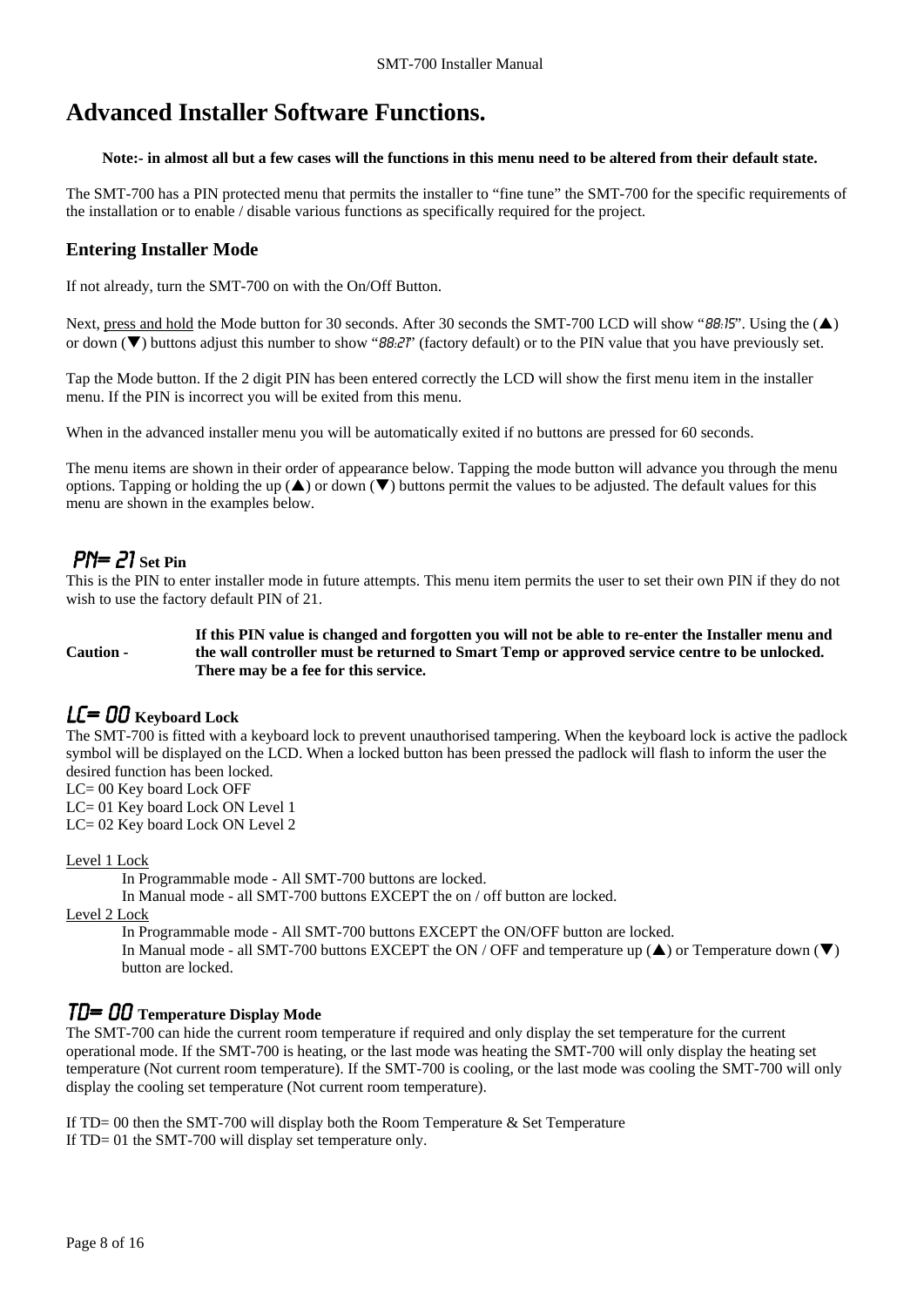## C1= 00 **Zone 1 Calibration Function**

The SMT-700 main zone temperature sensor is extremely accurate and as such it should never need to be calibrated. You should exhaust all other explanations for perceived temperature inaccuracies before making any adjustments to the SMT-700 temperature sensor. The range of adjustment is +/- 3c

### C2= 00 **Zone 2 Calibration Function**

The SMT-700 zone two temperature sensor is extremely accurate and as such it should never need to be calibrated. You should exhaust all other explanations for perceived temperature inaccuracies before making any adjustments to the SMT-700 temperature sensor. The range of adjustment is  $+/-$  3c

# AO= 01 **Analogue Output Span**

The SMT-700 permits you to "Span" the range of the 0-10v heating and cooling outputs. The AO=XX value is the temperature away from set point where the output will be at 10V. The output is liner from 0v (heating and cooling off) to AO=XX value where the output is 10V. The range of adjustment is 1 to 9c.

# CF= C Display **Units**

This sets the SMT-700 display units as Celsius "C" or Fahrenheit "F" for all user menu's and most installer menus.

### CT= 00 **Manual Count Down Time Value**

Note: This function only operates in manual mode (SW6=Off)

The SMT-700 can be set to automatically switch the air conditioning off in CT=XX hours, adjustable from 0 to 8. This feature is useful in installations where the air conditioning should only run for a limited time, or where an area is used infrequently – such as training rooms for example. The installer can set an Auto Off time, so that "XX" hours after the SMT-700 is turned on it will automatically switch itself off again.

Range of adjustment  $0 \& 8$  hours (00= Countdown timer function is off)

# HL= 30 **Heating Limit Set point**

The SMT-700 can limit the maximum permitted heating set temperature if required. This may reduce energy costs by the installer setting realistic values. When the user sets the Heating temperature that equals the HL=XX value the padlock symbol on the LCD will flash indicating the maximum permitted heating set temperature has been reached. The range is  $00(off) \sim 30c$ 

# CL= 15 **Cooling Limit Set point**

The SMT-700 can limit the minimum permitted Cooling set temperature if required. This may reduce energy costs by the installer setting realistic values. When the user sets the Cooling temperature that equals the CL=XX value the padlock symbol on the LCD will flash indicating the minimum permitted cooling set temperature has been reached. The range is 15~37c (off)

# SD= 02 **Stage Delays**

This value sets the temperature difference in deg C (F) between  $1^{st}$  &  $2^{nd}$  stages of heating and cooling, and  $2^{nd}$  &  $3^{rd}$  stages of heating. This value is adjustable between  $1 \& 3 \text{ deg.}$ 

# OS= 00 **Adaptive Recovery. (Optimised Start)**

Adaptive Recovery or optimised start compares the differences between the current set point, the room temperature and the outside air temperature (if OA sensor is fitted) to determine the most energy efficient time to start the heating, cooling or Air conditioning system to ensure the room is at the set point by the event start time.

OS=00 Optimised start is off. (The heating or cooling will start (or stop) at the event time)

OS=01 Optimised start is on. (The heating or cooling system will start (or stop) before the event time to achieve the desired temperature by the event time) (If Outside Air Sensor Fitted)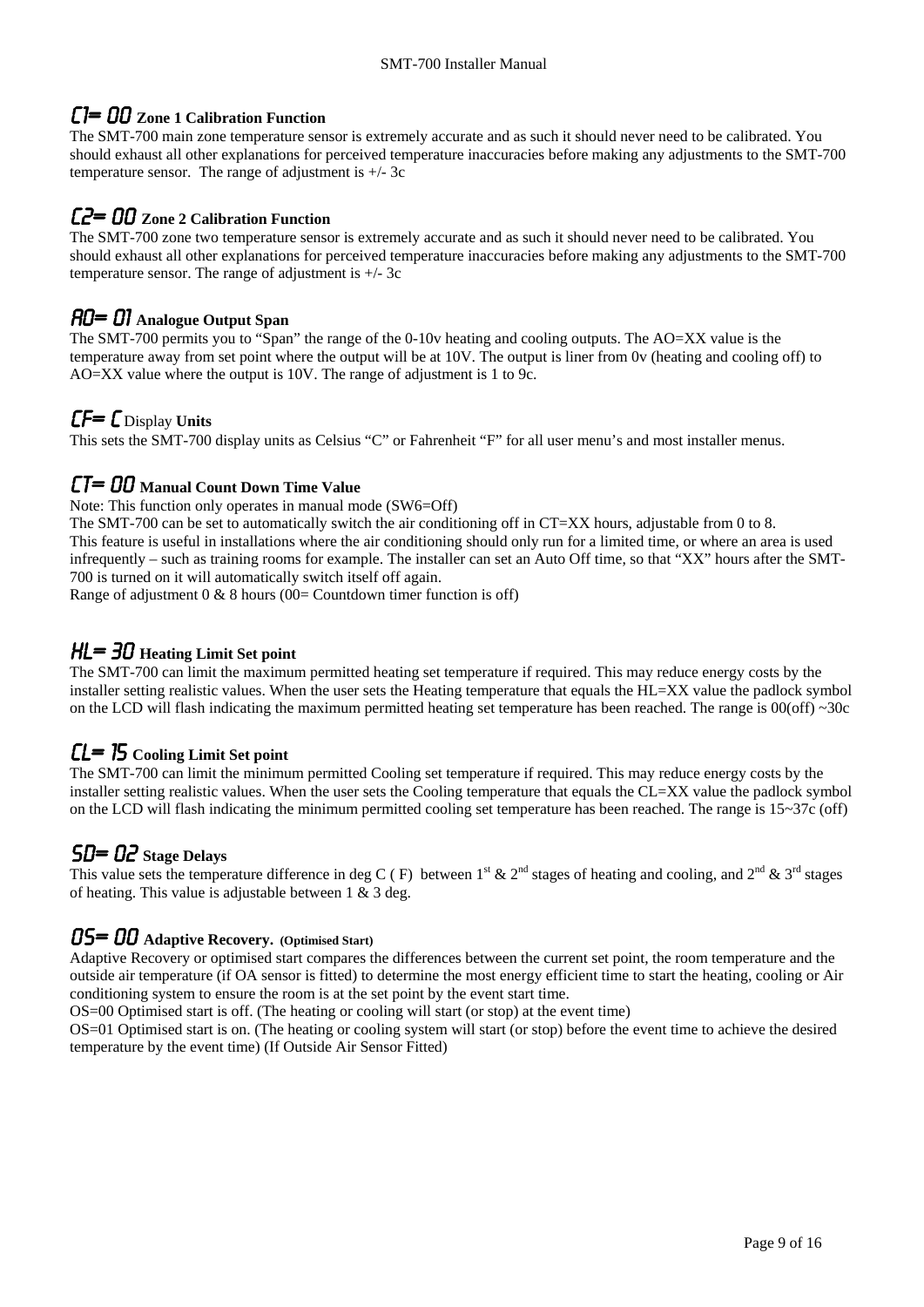# FO= 02 **Indoor Fan Options**.

This function is enabled only when the fan mode is Fan On ."FAN ON" will be displayed in the LCD The SMT-700 has the capability to control the indoor fan in a number of intelligent ways. These abilities are described below.

| Option 0                | The fan will run continuously - 100% of the time, 24 hours a day 7 days a week.<br>(Note: If you wish the fan to cycle on $\&$ off with the heating and cooling calls all the time<br>set the fan mode to Auto fan "Auto fan will be displayed in the LCD)                                                                                                                   |
|-------------------------|------------------------------------------------------------------------------------------------------------------------------------------------------------------------------------------------------------------------------------------------------------------------------------------------------------------------------------------------------------------------------|
| Option 1.               | The fan will run continuously while in cooling mode to ensure the maximum fresh air<br>ventilation and to aid in cooling (i.e the fan will continue to run when cooling stops) but<br>automatically change modes to cycle the fan on and off when the last mode is heating. (This<br>is done to prevent cold drafts that may occur on cold days when A/C system is heating). |
| Option 2.<br>(Default). | Available only if the SMT-700 is in a Programmable Mode. The Fan will Run continuously<br>from the Wake (or Start) Program to the sleep (or Stop) program and then run in AUTO<br>mode overnight to maintain the night time set points. This ensures sufficient ventilation<br>during the daytime occupied hours and quiet energy efficient comfort overnight.               |
| Option 3.               | Available if the SMT-700 is in Programmable Mode Only. This mode is the combination of<br>option 1 and option 2 given above.                                                                                                                                                                                                                                                 |

# PZ= 00 **Zone Programming**

Should it be desired, the SMT-700 will permit the user to program zone(s) to automatically change at the same times as the various daily events. This will permit the user to program the sleep zone to turn on when the sleep program begins for example. When this function is enabled the SMT-700 adds an extra step to the programming sequence PZ=00 Program zone function is off.

PZ=01 Program zone function is on.

# FS= 00 **Fan Speed Limit**

Note: This function only operates when zoning is enabled (SW7=On) and only when fan speed is set to 3 speed mode (SW1=On). To protect the ducting, fan motors and other pressure sensitive components, if required the installer can disable the use of high-speed indoor fan when only one zone is on (either zone 1 or zone 2). The fan can run in high speed only when both zones are on.

FS=00 High-speed fan anytime

FS=01 High-speed fan only when both zones are on. (Led Z1 & Z2 on main PCB lit)

# Fn= 0A **Equipment Mode**

The SMT-700 can control both heating and cooling systems. However, there may be situations where the SMT-700 is to control a Heating only system, or a Cooling only system. In these circumstances the SMT-700 can be set to heat only or to cool only modes to eliminate user confusion. In the heat or cool only mode all reference to the non-used mode is removed from the mode selection button and all programming and temperature selecting functions etc.

In heating only mode, the mode button toggles between heat and fan only. In cooling only mode, the mode button toggles between cool and fan only.

Fn=A Auto mode (Both Heating & Cooling control).

Fn=C Cool only mode (Heating function and options disabled).

Fn=H Heat only mode (Cooling function and options disabled).

# $T\mathcal{L} = IZ$  Clock Mode

The SMT-700 has both a 12 hour, am/pm style clock or a 24hour military style clock.  $TC = 12$  AM/PM clock type  $TC = 24$  Military style 24 hour clock type.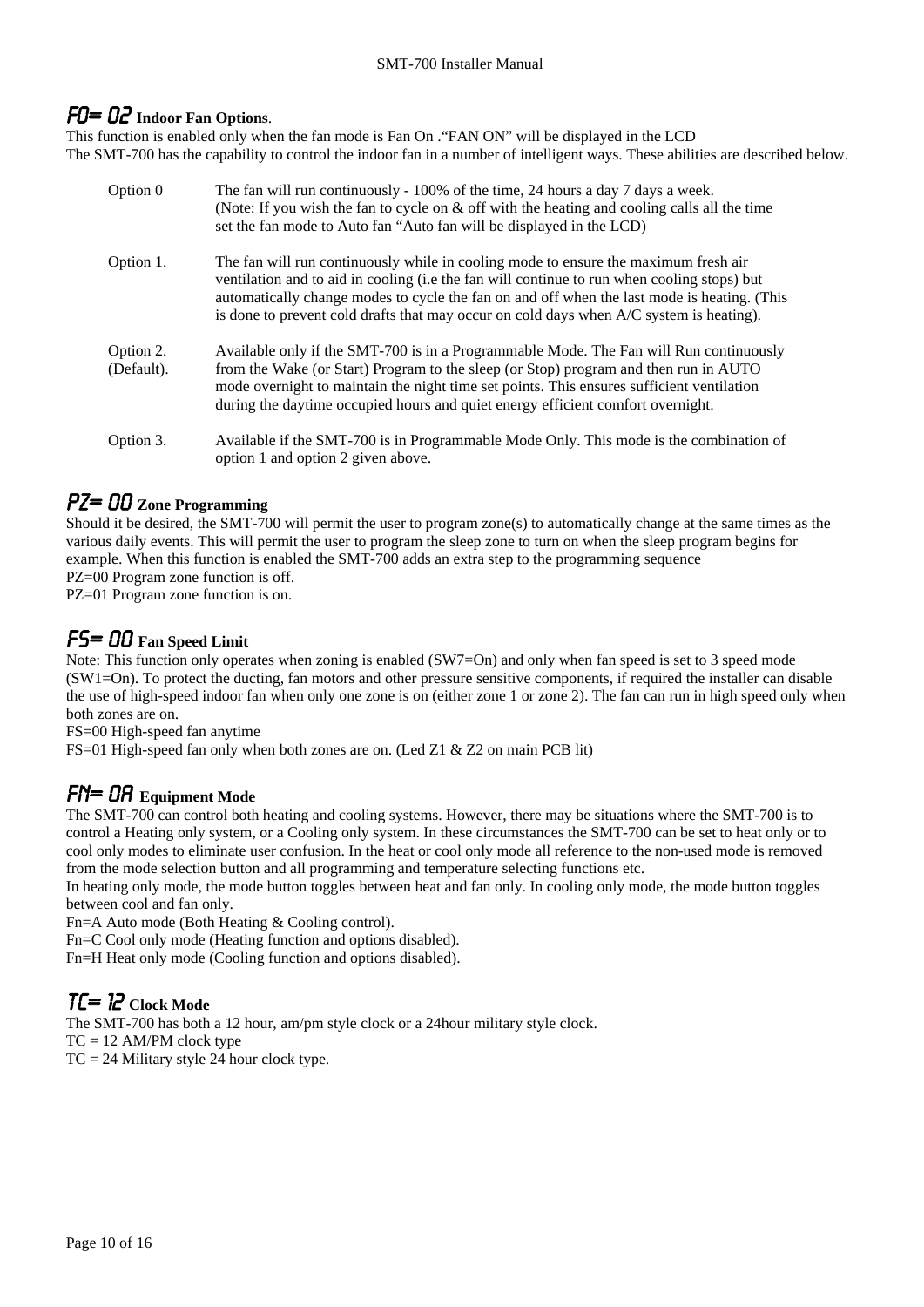FF= 1 **Fault Fan** (Occupancy Mode Fan control method)

The function of the Fault Inputs (Flt C  $&$  Flt B) can be changed to become an "occupancy input"

FF is the function you wish the fan to implement when the Flt C or Flt V inputs are active.

FF=0 Fan is OFF when the fault / occupancy input is active.

FF=1 Fan is locked to low speed when the fault / occupancy input is active. (Default)

FF=2 Fan is locked to Med speed when the fault / occupancy input is active.

FF=3 Fan is locked to High speed when the fault / occupancy input is active.

FF=A Fan is locked to Auto speed when the fault / occupancy input is active.

**FH= --** Fault Heat (Occupancy Mode Heating Temperature)

The function of the Fault Inputs (Flt C  $&$  Flt B) can be changed to become an "occupancy input" FH is the heating temperature you wish to maintain when the Flt C or Flt V inputs are active. Range is "—" (off) to 37c

### $FE = -F$  Fault Cool (Occupancy Mode Cooling Temperature)

The function of the Fault Inputs (Flt C  $&$  Flt B) can be changed to become an "occupancy input" FC is the cooling temperature you wish to maintain when the Flt C or Flt V inputs are active. Range is 35c to "—" (off)

# DI= -- **De-Ice**

The SMT-700 will monitor the fan coil temperature and stop the indoor fan when the fan coil temperature falls below 27c. However, if required this value can be adjusted from the default value by setting the DI-XX value to your preferred temperature.

# EC= 0F **Economy Function**

Economy function permits the introduction of outside air into a building if the outside air temperature is cool enough to assist with the cooling of the building.

EC= OF Economy function OFF

EC=On Economy function ON

(Note: Only If outside air sensor fitted (OA Sensor) **AND** Sw7=0ff (Zoning disabled)

# **Additional Capabilities**

### **Fault / Occupancy inputs**

-

NOTE: The fault logic of the SMT-700 is Fail Safe.

A green LED is fitted on the main PCB and labelled "System OK". If this LED is not lit, then a fault condition exists from either of the fault inputs or an internally detected SMT-700 fault. When a fault is detected the fault relay will DE-ENERGISE and the Green "System OK" LED will turn off.

The SMT-700 Main PCB is fitted with two equipment fault inputs. These inputs are marked "FltV" and "FltC". If either or both of these fault inputs are tripped, the following default<sup>1</sup> events will occur

- All heating & cooling outputs will be set to OFF
- The indoor fan is set to low speed. (To maintain ventilation)
- The onboard FAULT relay will turn OFF.
- The green "SYSTEM OK" LED on the main PCB will turn OFF.
- The word "Fault" on the wall controller LCD will be visible.

The fault inputs can be used to automatically shut the air conditioning system down in the following circumstances.

- The Air Conditioning HP/LP limit has been reached (By monitoring the HP/LP switch status).
- The water flow for a water sourced heat pump has failed (By monitoring a flow / pressure switch).
- The condensate tray is full (if fitted with a liquid level switch).
- A phase for the compressor has failed (if a phase fail relay is fitted).
- A fire input has been tripped or other emergency shutdown event has occurred. (Note for fire shut down you may need to program the fan speed to off also by setting FF to 0).
- Other examples for the use of the fault inputs include Duct pressure switches, remote time clock override shutdowns, DDC shutdown signals etc.

<sup>&</sup>lt;sup>1</sup> These values can be installer set to operate differently as described in the "Occupancy Mode" section of this manual.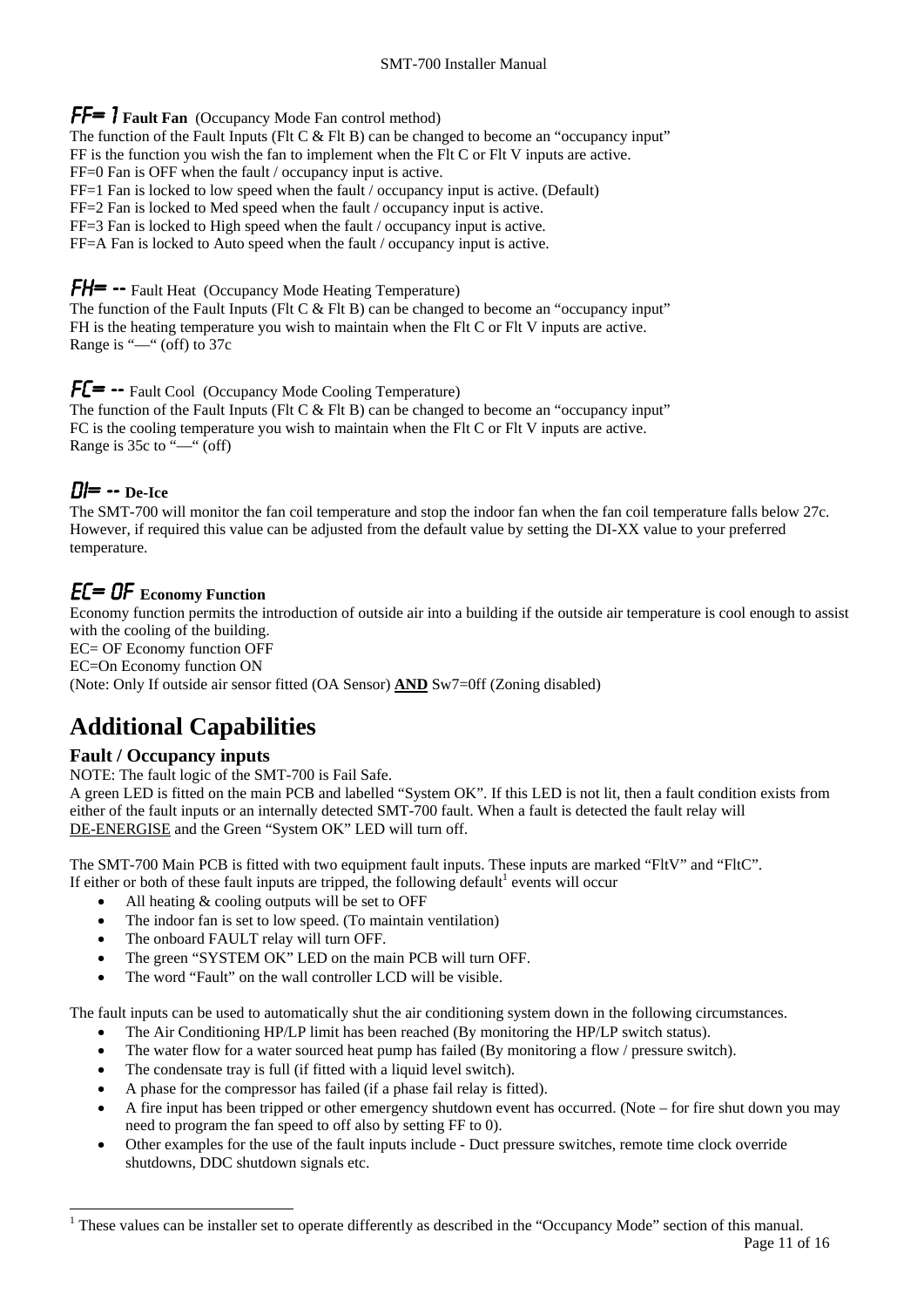### SMT-700 Installer Manual

The inputs logic is described below.

| Fault Input V (Voltage)                                                                                                                                                                   | Used when the fault output of the equipment under the SMT-700 control supplies                     |  |  |  |  |  |  |  |
|-------------------------------------------------------------------------------------------------------------------------------------------------------------------------------------------|----------------------------------------------------------------------------------------------------|--|--|--|--|--|--|--|
| 24VAC.                                                                                                                                                                                    | (or looses) a 24VAC fault signal when it is in a in fault condition.                               |  |  |  |  |  |  |  |
| Fault Input C (Contact)                                                                                                                                                                   | Fault input "C" is used when the equipment under the SMT-700 control closes (or opens)             |  |  |  |  |  |  |  |
|                                                                                                                                                                                           | a voltage free, dry contact when in the fault condition.                                           |  |  |  |  |  |  |  |
| SW1, "Fault Logic Select" on the main PCB selects the logic of the fault input, either as a normal or fail safe fault input.<br>See the wiring example on page 3 for this switch location |                                                                                                    |  |  |  |  |  |  |  |
| Position "A"                                                                                                                                                                              | If the switch is in position "A" the SMT-700 will be in fault when fault input " $V$ "             |  |  |  |  |  |  |  |
|                                                                                                                                                                                           | has 24VAC applied to it, or if fault input "C" contacts are shorted.                               |  |  |  |  |  |  |  |
| Position "B"                                                                                                                                                                              | If the switch is in position "B" the SMT-700 will be in fault when 24VAC has been                  |  |  |  |  |  |  |  |
|                                                                                                                                                                                           | <b>removed</b> from fault input "V" or when an <b>open circuit</b> is detected at fault input "C". |  |  |  |  |  |  |  |

### **Occupancy inputs & Outputs**

As discussed briefly above, the SMT-700 fault input function can be redefined by changing three separate values in the advanced installer menu. This menu is described on page 11 of the manual.

When the fault input(s) are active, the FF (Fault fan speed is selected), FH (fault heating set point is used) and FC (fault cooling set point is used).

The Occupancy / fault inputs than can then be connected to a door key switch, movement sensor, DDC building management system, alarm system (for automatic un-occupied mode when alarm is armed) or to a remote override switch that when tripped, will substitute the room occupants temperature settings for the FF, FH & FC Advanced installer menu values. When this input is returned to the normal state, so will the user set temperature values as set at the wall controller.

### **Status Output.**

A normally open 1A @240V relay has been provided as a Status output. This relay will energise when ever the SMT-700 is calling a function from the air conditioning system.

This relay's primary function is to provide feedback to other equipment that the heating or cooling system is in use. This can be used as a "heart beat" indicator that will trip a remote alarm if the heating or cooling system has not been used for a pre-set period of time. Alternatively, this can be connected to an energy consumption data logger for billing purposes.

### **LCD Mode indicators / Diagnostics.**

Compressor protection delay.

If the word "Heat" or "Cool" flashes in the LCD, a 4 minute anti cycle delay is in progress. Heating or cooling calls will not be initiated during this safety lockout period.

### Heating or Cooling running.

The word "Heat" or "Cool" will change to "Heating" or "Cooling" when the air conditioning system is heating or cooling.

### Stage Indication.

A small "full stop" will appear on the end of the word "MODE" when stage 2 heating or cooling is being called. This full stop will flash when Auxiliary heating is called / required.

### Spanner Icon

The appearance of the spanner ICON in the LCD indicates an internal SMT-700 fault has occurred. Typically loss of communication between the wall controller and the main PCB.

### FAULT

If the word "Fault" is shown in the LCD, an external device connected to the fault input on the main PCB has been activated.

**Note:** The word "FAULT" is NOT shown if the FF, FH or FC values have been set from the factory default values.

### Padlock ICON

The padlock symbol will be shown when ever the keyboard is locked. If a locked button has been pressed or a user control limit has been reached the padlock symbol will flash to remind the user the attempted operation is prohibited.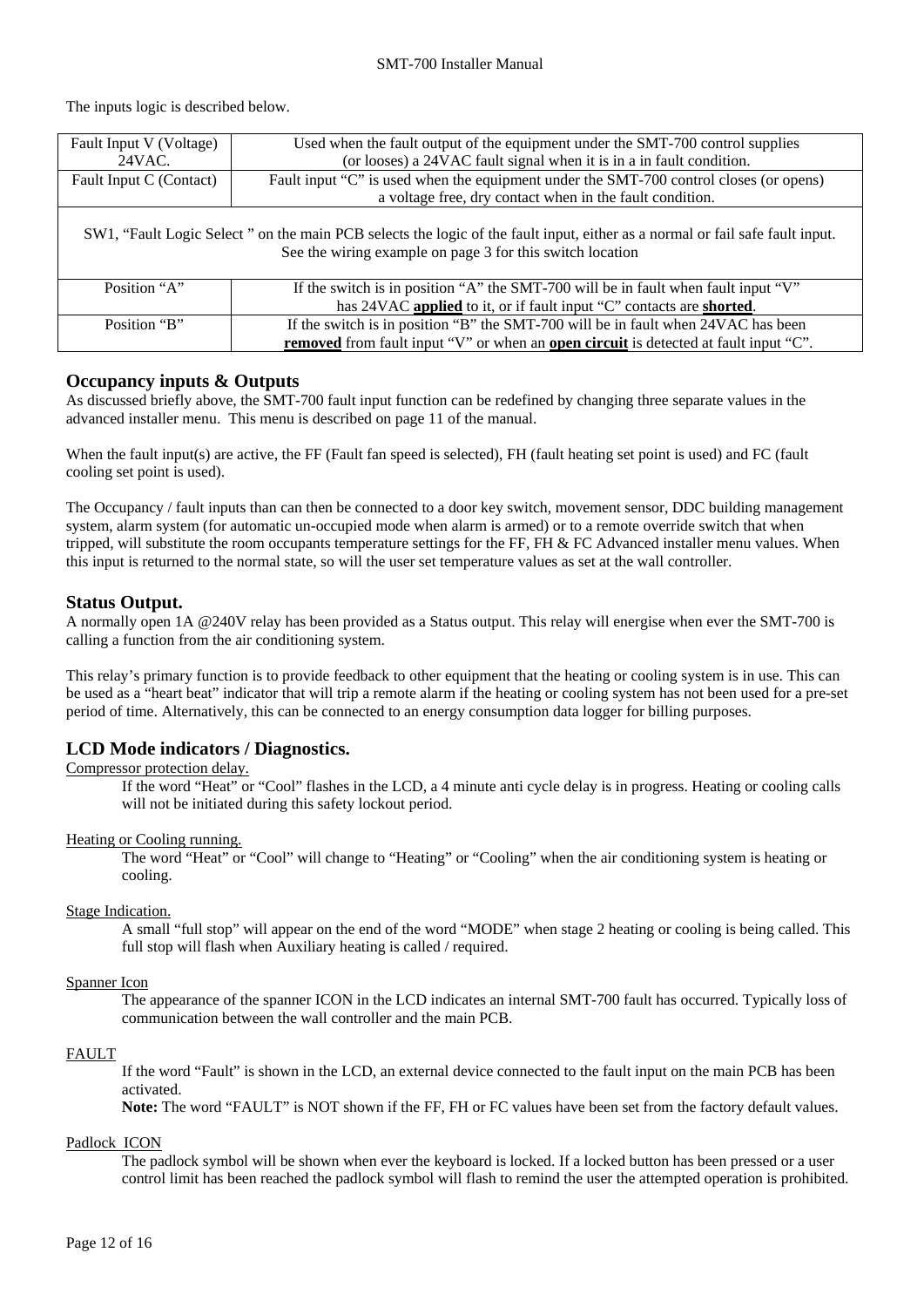### **Main PCB Indicators & Functions.**

#### Reversing valve logic

To minimise reversing valve operations the SMT-700 will keep the reversing valve in its last mode when the compressors stop. For example, when the heating set point is reached the reversing valve will stay energised when the compressor stops ready for the next heating call. The reversing valve will only change mode in this example until just before cooling is required where it will stay de-energised when the compressor stops.

Turning the SMT-700 OFF at the wall controller will de-energise the reversing valve after a 3 minute delay.

#### LED indicators

All relays on the SMT-700 are identified by printing on the PCB. The relay coil has a LED in parallel so that when a relay coil is energised, the associated LED will be on. This simplifies diagnostics greatly.

#### System OK indication

The green system OK indicator will be lit when ever the SMT-700 is operating normally.

#### Power ON indicator

The RED power on indictor proves the presence of power and fuse condition of the SMT-700 main PCB.

#### Zone safety relay

With SW7 set to off (Zone select) the SMT-700 will keep one zone relay on at all times to protect against an installer forgetting to turn SW7 to on after wiring zone dampers to the A/C system.

### **Sensor Configurations Examples**

The "TT" "OA" or "Z2" inputs are able to accept multiple temperature sensor inputs rather than just a single sensor if it is necessary to average the temperature over a larger area than one temperature sensor can accommodate. Typical sensor configuration as are detailed below.

Note: Single element (Smart Temp P/n H-RS-01) and twin element (Smart Temp P/n H-RS-02) sensors may be required. 3 sensor option not recommended as the twin element sensor has the same "Voting Right" for averaging as the two single element sensors in the same circuit.



### **Testing & Setup**

The SMT-700 should be regarded as a standard thermostat for setup and testing. A simple common sense attitude should be applied to the testing of the system

To test the Heating simply raise the heating set point temperature above the room (or zone temperature) and ensuring the Air conditioning starts in heat mode and runs satisfactorily, verify that warm air is being produced and directed to the appropriate zone as shown on the SMT-700 wall display. Verify the correct LEDS (as determined by the mode setup) are illuminated on in the main PCB. This may or may not include testing the three indoor fan speeds in heating mode (if applicable). Testing the cooling is equally simple, lower the cooling set point temperature to below the current room temperature and insure the Air conditioning starts in cool mode and runs satisfactorily and chilled air is produced. This may or may not include testing the three indoor fan speeds in cooling mode.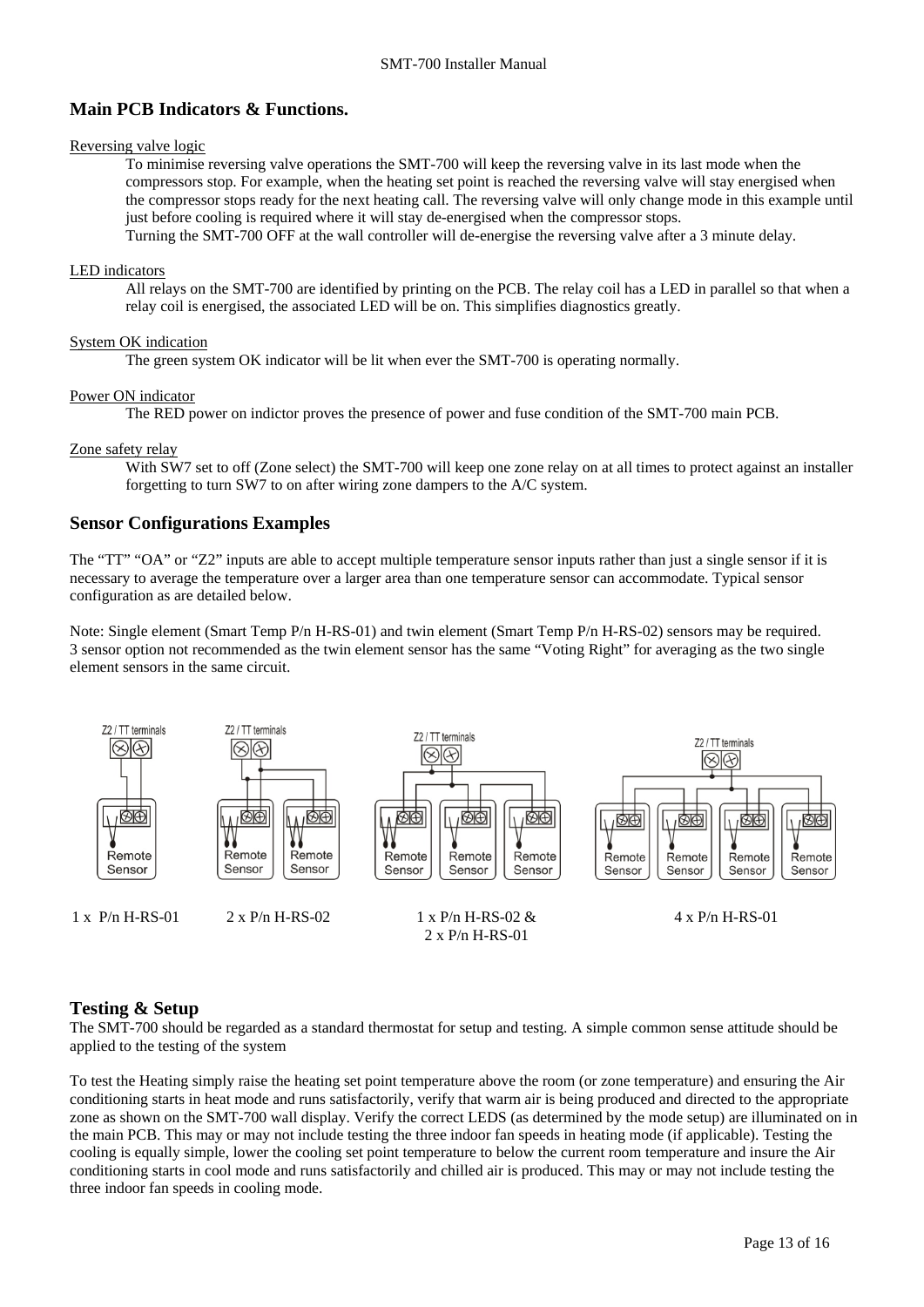Tip:- The SMT-700 LCD will change the word Heat (or Cool) to Heating (or Cooling) when heating or cooling is taking place. The full stop ". " on the end of the word "MODE" will become visible when the SMT-700 is demanding 2<sup>nd</sup> stage heating or cooling, and flash when the  $3<sup>rd</sup>$  stage of heating is being used.

Please note the Economy function overrides the normal zoning function. If Economy mode has been set this testing procedure may not work as the SMT-700 may determine outside air is better suited for cooling purpose than running the cooling system. If Economy mode is active, the word "Economy" will be visible on the LCD if outside air is being used to cool.

Once the correct operation of the Heating & cooling system has been verified testing of the zoning (if installed) must be completed. The simplest way to accomplish this is to turn the SMT-700 to Fan only mode and tap the on/off button to select zone 1 only. Air should only be coming from the zone 1 registers (vents) and the Z1 LED on the main PCB should be on (Z2 LED should be OFF). Select Zone 2 only by tapping the On/Off button and verify that air is only coming from the zone 2 registers (vents) and the Z2 LED on the main PCB should be on (Z1 LED should be OFF).

Test other functions that may be active on this installation of the SMT-700 such as outdoor air temperature sensors, timer functions and keyboard locks etc to ensure the system as installed performs to the expected level. If the SMT-700 is NOT performing to the desired expectation please study that function again in this manual. If, you have questions or concerns, please contact Smart Temp or an authorised agent for technical support.

### **Fan Coil sensor & Functions**

The SMT-700 fan coil sensor is responsible for warm start; residual heat / cool fan run functions etc.

### If Heating,

The indoor fan will delay starting until after the indoor coil temperature exceeds 33c.

The indoor fan will stop if the indoor coil temperature falls below 27c.

### In Cooling.

The Indoor fan & compressors will stop for 10 mins if the indoor coil temperature drops below  $-2c$ . The indoor fan will run on momentarily when cooling stops to purge.

|           | TZT0-701 Sensor resistance table. 10K NTC type II |                                                           |           |       |                |       |       |                          |          |       |                |             |                                                       |                               |                |                               |                               |             |                      |                               |                |                                |                                                            |       |                   |      |      |                           |                                 |     |                |
|-----------|---------------------------------------------------|-----------------------------------------------------------|-----------|-------|----------------|-------|-------|--------------------------|----------|-------|----------------|-------------|-------------------------------------------------------|-------------------------------|----------------|-------------------------------|-------------------------------|-------------|----------------------|-------------------------------|----------------|--------------------------------|------------------------------------------------------------|-------|-------------------|------|------|---------------------------|---------------------------------|-----|----------------|
| $\approx$ | $\circ$                                           | $\overline{ }$                                            | $\sim$    | ო     | 4              | 5     | G     | $\overline{\phantom{0}}$ | $\infty$ | တ     | $\tilde{=}$    | $\tilde{=}$ | $\sim$<br>$\overline{\phantom{0}}$                    | ო<br>$\overline{\phantom{0}}$ | $\overline{4}$ | ယ<br>$\overline{\phantom{0}}$ | ဖ<br>$\overline{\phantom{0}}$ | $\tilde{t}$ | $\frac{8}{1}$        | တ<br>$\overline{\phantom{0}}$ | $\overline{c}$ | $\overline{2}$                 | $\overline{2}$                                             | 23    | $\overline{c}$    | 25   | 26   | 27                        | 28                              | 29  | င္က            |
| KΩ        | 96<br>32.                                         | $\overline{\phantom{0}}$<br>S<br>$\overline{\mathcal{E}}$ | 76<br>29. | 28.29 | တ<br>. .<br>26 | 25.58 | 24.34 | $\frac{6}{5}$<br>23.     | 22.05    | 20.99 | $\overline{c}$ | 19.05       | $\frac{6}{5}$<br>$\infty$<br>$\overline{\phantom{0}}$ | 32<br>$\overline{ }$          | 16.286         | 5.34                          | .395<br>4                     | 14.36       | 76<br>$\bullet$<br>ო | 3.09                          | 12.51          | 96<br>$\overline{\phantom{0}}$ | 43<br>$\overline{\phantom{0}}$<br>$\overline{\phantom{0}}$ | 10.93 | 45<br>$\tilde{e}$ | 10.0 | 9.57 | $\frac{6}{5}$<br>$\infty$ | 5<br>$\overline{ }$<br>$\infty$ | 8.4 | 80<br>$\infty$ |

### **SMT-700 sensor resistance table – all sensors**

### **Commissioning hint.**

If commissioning a large apartment project, by keeping a wall controller with you and swapping it for the room wall controller fitted to the apartment you can easily activate heating / cooling and zone functions etc while you are at the main PCB to verify correct equipment operation. Simply swap the wiring back to the apartment controller at the completion of the commissioning process. This eliminates the need for two people when commissioning or endless trips up and down ladders to change functions or fan speeds with the apartment fitted controller.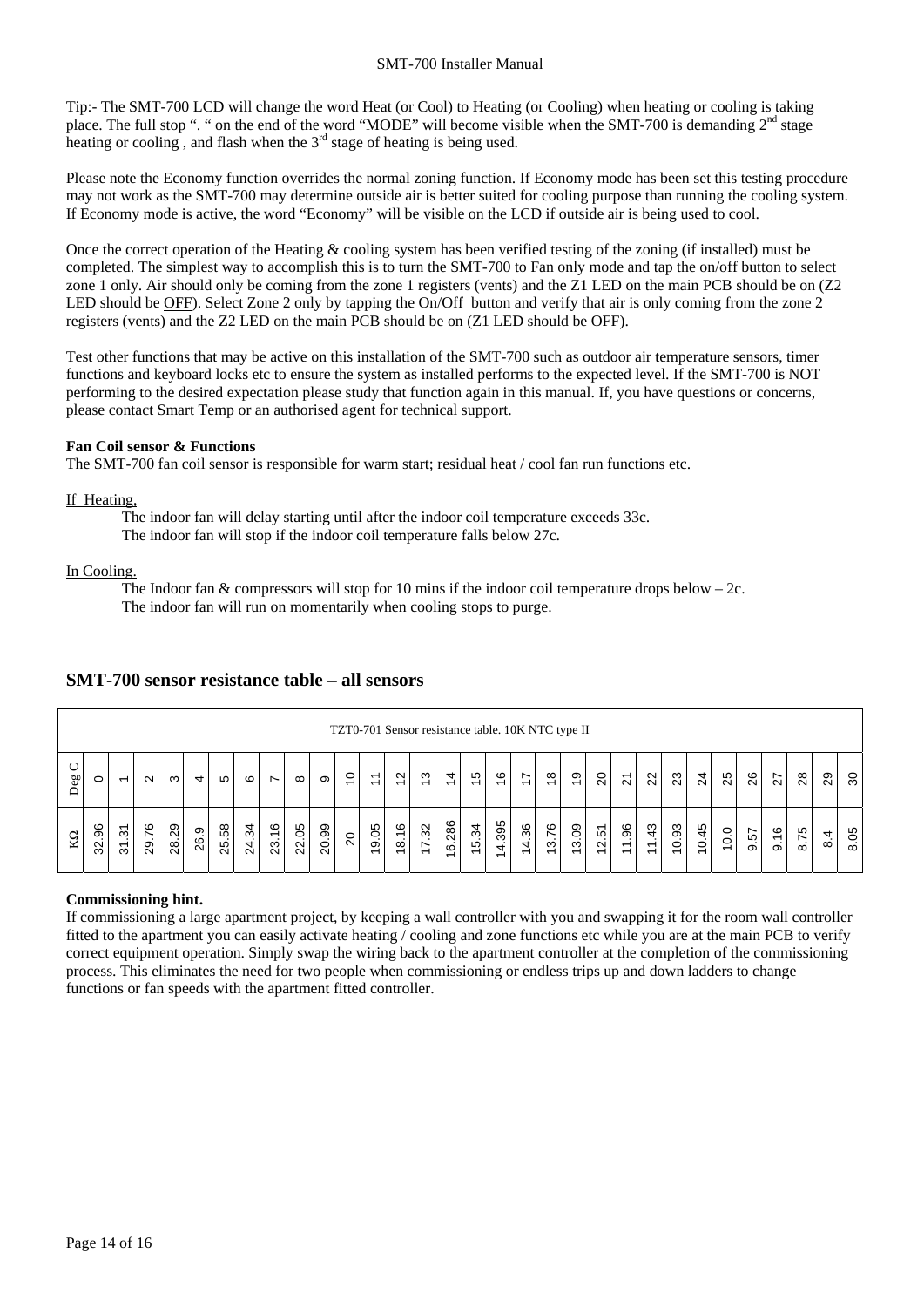# **Troubleshooting**

| <b>Fault Table</b>                         |                                                           |                                                                                |  |  |  |  |  |  |
|--------------------------------------------|-----------------------------------------------------------|--------------------------------------------------------------------------------|--|--|--|--|--|--|
| <b>Symptom</b>                             | <b>Suspected Fault</b>                                    | <b>Suggested remedy</b>                                                        |  |  |  |  |  |  |
|                                            | Loss of power to main PCB                                 | Check supply voltage                                                           |  |  |  |  |  |  |
| Power LED on main PCB is OFF               | PCB Fuse failed.                                          | <b>Check PCB</b> fuses                                                         |  |  |  |  |  |  |
|                                            | 240V / 24V switch in wrong position                       | Check voltage selection switch                                                 |  |  |  |  |  |  |
|                                            | Faulty Power LED                                          | Check to see if any other PCB LEDS are on.                                     |  |  |  |  |  |  |
|                                            | Device connected to fault input has                       | Correct fault from external device.                                            |  |  |  |  |  |  |
| "System OK" LED OFF & "Fault" is           | initiated a shut down.                                    |                                                                                |  |  |  |  |  |  |
| displayed on LCD when no fault exists.     | Fault logic jumper (A/B switch) in the<br>wrong position. | Change fault logic switch position                                             |  |  |  |  |  |  |
|                                            | Short on Flt "A" fault input cabling.                     | Check fault input wiring                                                       |  |  |  |  |  |  |
|                                            | Internal SMT-700 Fault detected.                          | Make sure you use screened cable.                                              |  |  |  |  |  |  |
| Spanner icon on in LCD                     | Communication loss between main PCB                       | Check wiring between wall controller and                                       |  |  |  |  |  |  |
| No equipment function                      | and wall controller should be strongly                    | main PCB for shorts or open circuits. Ensure                                   |  |  |  |  |  |  |
|                                            | suspected.                                                | correct wiring.                                                                |  |  |  |  |  |  |
|                                            |                                                           | Cycle power to reset.                                                          |  |  |  |  |  |  |
| Fan, Cool or Heat does not work when PCB   | Separate supplies are required for the fan,               | Ensure supply voltage has been applied to                                      |  |  |  |  |  |  |
| LED's show these relays on                 | cooling and heating relays.                               | Gin, Yin and Win terminals.                                                    |  |  |  |  |  |  |
| Cannot select either heat or cool modes    | SMT-700 set for Heating or cooling only<br>modes          | See Advanced user menu on page 8 for<br>information on this function           |  |  |  |  |  |  |
|                                            | PIN has been set to another value other                   | Contact installer for the current PIN.                                         |  |  |  |  |  |  |
| PIN 21 does not let me into installer mode | than the default 21.                                      | Return wall controller to Smart Temp or                                        |  |  |  |  |  |  |
|                                            |                                                           | approved service agent for resetting.                                          |  |  |  |  |  |  |
|                                            |                                                           | (Service Fee may apply)                                                        |  |  |  |  |  |  |
|                                            | This may not be a fault.                                  | Check fan coil sensor temperature as fan coil                                  |  |  |  |  |  |  |
| Fan sometimes stops and starts             |                                                           | may not be at correct temperature for fan                                      |  |  |  |  |  |  |
| intermittently while heating or cooling is |                                                           | operation.                                                                     |  |  |  |  |  |  |
| running                                    | Check Function switch 1, 2 $&$ 4 for correct              | SMT-700 may not be in correct operational                                      |  |  |  |  |  |  |
|                                            | position                                                  | mode.                                                                          |  |  |  |  |  |  |
| Main PCB power LED is on but wall          | Faulty control wiring.                                    | Check wiring between wall controller and                                       |  |  |  |  |  |  |
| controller has no display                  |                                                           | main PCB. Should measure 12V DC between                                        |  |  |  |  |  |  |
|                                            |                                                           | terminals 1 & 2 (approximately)                                                |  |  |  |  |  |  |
| No Heating or cooling or fan etc outputs   | Function not called by SMT-700.                           | Check the LED on main PCB for the relay to                                     |  |  |  |  |  |  |
| from the relays                            |                                                           | ensure the SMT-700 is calling the function in                                  |  |  |  |  |  |  |
|                                            |                                                           | question.                                                                      |  |  |  |  |  |  |
|                                            | No power to relay common                                  | Ensure Gin, Yin & Win has power applied to                                     |  |  |  |  |  |  |
|                                            |                                                           | them. See page 3 for wiring information.                                       |  |  |  |  |  |  |
|                                            | Heating and or cooling temperatures set at                | Set a lower heat temperature and/or a higher                                   |  |  |  |  |  |  |
| Air Conditioning System seems to runs      | unrealistic values.                                       | cooling temperature.                                                           |  |  |  |  |  |  |
| continuously.                              | Check sw2 for correct settings.                           | Heat Cool system set to Heat Pump mode.                                        |  |  |  |  |  |  |
|                                            | Fan set to Fan ON mode                                    | Change fan mode to Auto                                                        |  |  |  |  |  |  |
|                                            | Some brands of dampers "feedback"                         | Replace the damper with a brand that does not                                  |  |  |  |  |  |  |
| Erratic Damper operation – constantly      | voltage on the non-used terminals. <i>i.e.</i>            | have this feedback problem, such as Belimo                                     |  |  |  |  |  |  |
| moving despite no change in SMT-700        | while driving open voltage can be found                   | LM24T available from Smart Temp or                                             |  |  |  |  |  |  |
| damper output.                             | from the damper on the drive closed                       | authorised Smart Temp Distributor.                                             |  |  |  |  |  |  |
|                                            | terminal. This function prevents dampers                  |                                                                                |  |  |  |  |  |  |
|                                            | being wired in parallel.                                  |                                                                                |  |  |  |  |  |  |
| Some buttons do not appear to operate      | Key board lock is on                                      | Enter installer mode and unlock buttons.                                       |  |  |  |  |  |  |
| Cooling called by wall controller but Y1 & | Indoor coil iced up                                       | Requires correct pin. See page 8<br>Compressors & Fan stoped for 10 minutes to |  |  |  |  |  |  |
| Y2 relays Off                              |                                                           | de-ice indoor coil.                                                            |  |  |  |  |  |  |
|                                            | LCD shows "Economy" - This is Not a                       | Outside air economy function cooling being                                     |  |  |  |  |  |  |
|                                            | fault.                                                    | used rather than compressors. See page 7.                                      |  |  |  |  |  |  |
|                                            | Check sensor location                                     | Move sensors away from drafts or external                                      |  |  |  |  |  |  |
| Temperature reading seems inaccurate       |                                                           | heat sources                                                                   |  |  |  |  |  |  |
|                                            | Check wall penetrations. Warm or cool                     | Block all holes behind the sensors or wall                                     |  |  |  |  |  |  |
|                                            | outside air may travel down wall cavity                   | controller.                                                                    |  |  |  |  |  |  |
|                                            | and through cable penetration and effect                  |                                                                                |  |  |  |  |  |  |
|                                            | sensor.                                                   |                                                                                |  |  |  |  |  |  |
|                                            | Incorrect calibration factor applied to                   | See page 8 for details on setting sensor offsets.                              |  |  |  |  |  |  |
|                                            | sensor.                                                   |                                                                                |  |  |  |  |  |  |